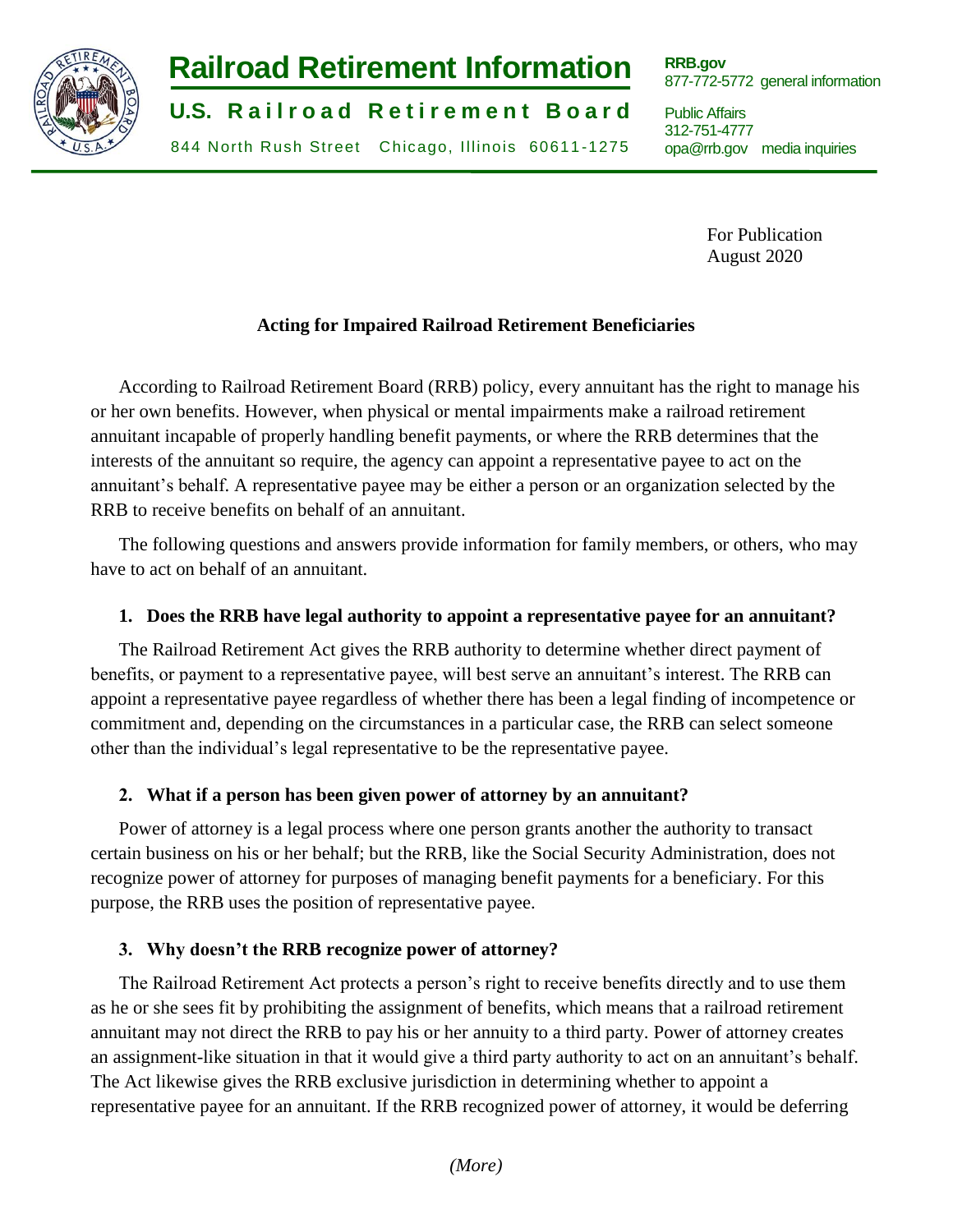to a designation made by someone outside of the agency and would, in effect, be relinquishing its responsibility to the annuitant.

Also, events often occur which may affect an annuitant's eligibility for benefits. The responsibility for reporting these events to the RRB is placed, by law, directly on the annuitant or the annuitant's representative payee. When benefits are accepted, the annuitant or his or her payee attests to a continued eligibility for such benefits. And if payments are misused, they can be recouped from the payee. This is not true with power of attorney.

#### **4. How are these representative payees selected?**

Generally, the RRB's local field offices determine the need for a representative payee and interview potential payees. The field office also advises the payee of his or her duties, monitors the payee, investigates any allegations of misuse of funds, and changes the method of payment, or the payee, when appropriate.

The RRB provides 15 days' advance notice to an annuitant of its intent to appoint a representative payee, and the name of the payee, in order to allow the annuitant a period of time in which to contest the appointment.

#### **5. What are the primary duties and responsibilities of a representative payee?**

The payee must first consider the annuitant's day-to-day needs. This includes paying for food, shelter, clothing, medical care and miscellaneous personal needs. Beyond day-to-day needs, railroad retirement benefits may be used for other expenses.

The payee is also responsible for reporting events to the RRB that affect the individual's annuity, and is required to account for the funds received on behalf of the annuitant.

In addition, since railroad retirement benefits are subject to Federal income tax, a representative payee is responsible for delivering the benefit information statements issued each year by the RRB to the person handling the annuitant's tax matters.

Periodically, the payee will be asked to complete a report which includes questions regarding how much of the railroad retirement benefits available during the year were used for the support of the beneficiary, how much of the benefits were saved, and how the savings were invested. In order to complete the questionnaire correctly, a payee must keep current records of the railroad retirement benefits received and how the benefits were used. The records should be retained for four years.

## **6. What are a representative payee's primary responsibilities for an annuitant's Medicare coverage?**

When an annuitant requires covered medical services, the payee must have the annuitant's Medicare card available. The payee must also keep records of the services received and the expenses incurred or paid, just as for any other usage of railroad retirement benefits.